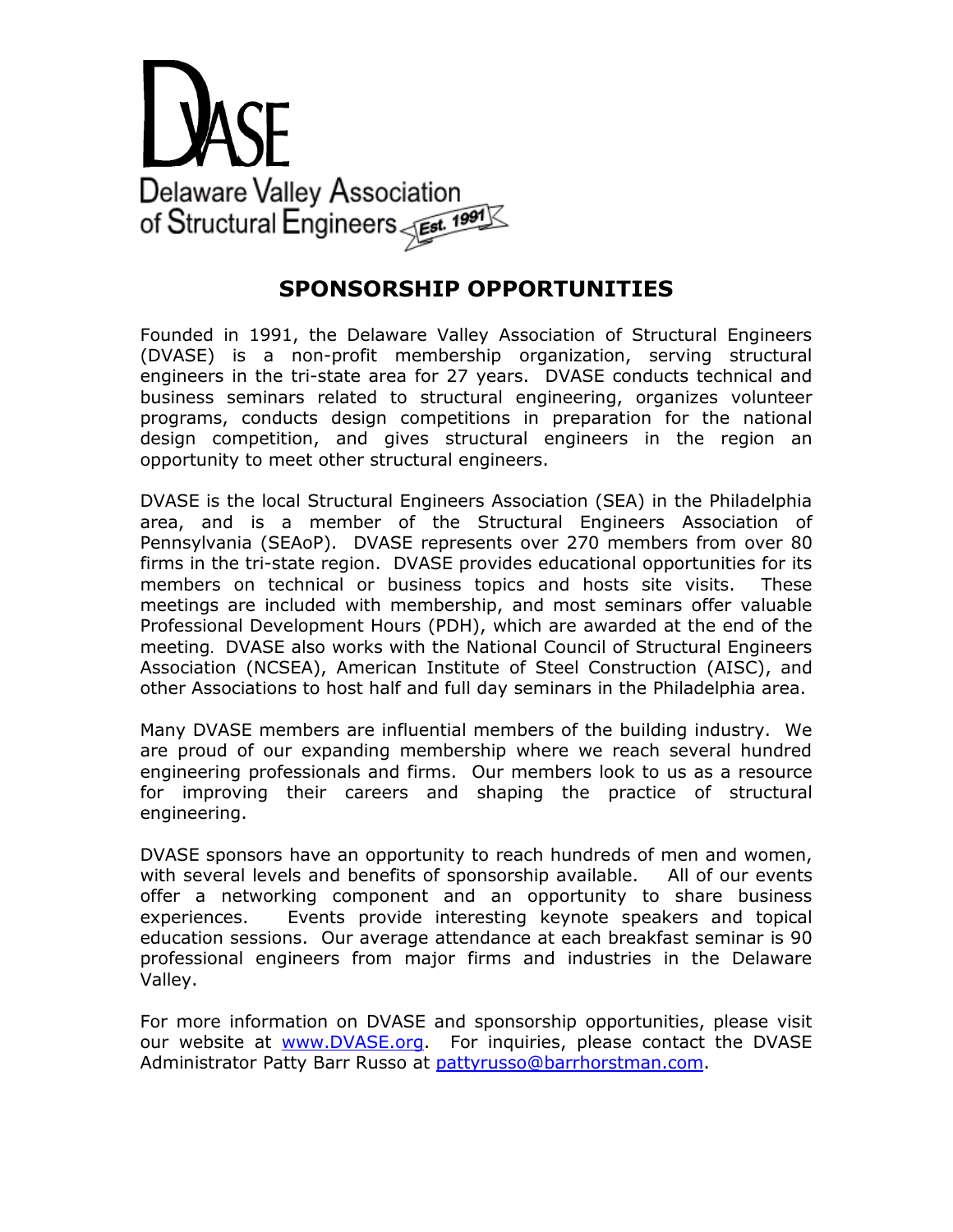

## *2021-2022 SPONSOR LEVELS AND RELATED SPONSORSHIP BENEFITS*

## *LEADING \$2,000*

- Featured Sponsor at one breakfast seminar, with five minute greeting for attendees
- Prominent logo placement on DVASE website, with website link on DVASE website
- Premier logo placement on event announcements and emails
- Signage and recognition at monthly breakfast seminars
- One free attendee at monthly breakfast seminars
- 4 Tickets and Display Table for DVASE Annual Dinner
- Ability to publish workshop/seminar highlight article on DVASE website
- Inclusion on DVASE email list, to receive all newsletters & invitations

### *BREAKFAST SEMINAR \$1,500*

- Featured Sponsor at one breakfast seminar, with five minute greeting for attendees
- Logo Placement on sponsored breakfast invitations and announcements
- Signage and recognition at sponsored breakfast seminar
- Two free attendees at sponsored breakfast seminar
- Logo placement on DVASE website, with website link on DVASE website
- Inclusion on DVASE email list, to receive all newsletters & invitations

### *ANNUAL DINNER \$1,000*

- Sponsor for the DVASE Annual Dinner
- Logo Placement on Annual Dinner announcements and program
- Signage and recognition at the Annual Dinner
- 5 Tickets and Display Table for the DVASE Annual Dinner
- Logo placement on DVASE website, with website link on DVASE website
- Inclusion on DVASE email list, to receive all newsletters & invitations

#### *SUPPORTING \$500*

- One free attendee at monthly breakfast seminars
- Logo placement on DVASE website
- Recognition on event announcements and emails
- Inclusion on DVASE email list, to receive all newsletters & invitations